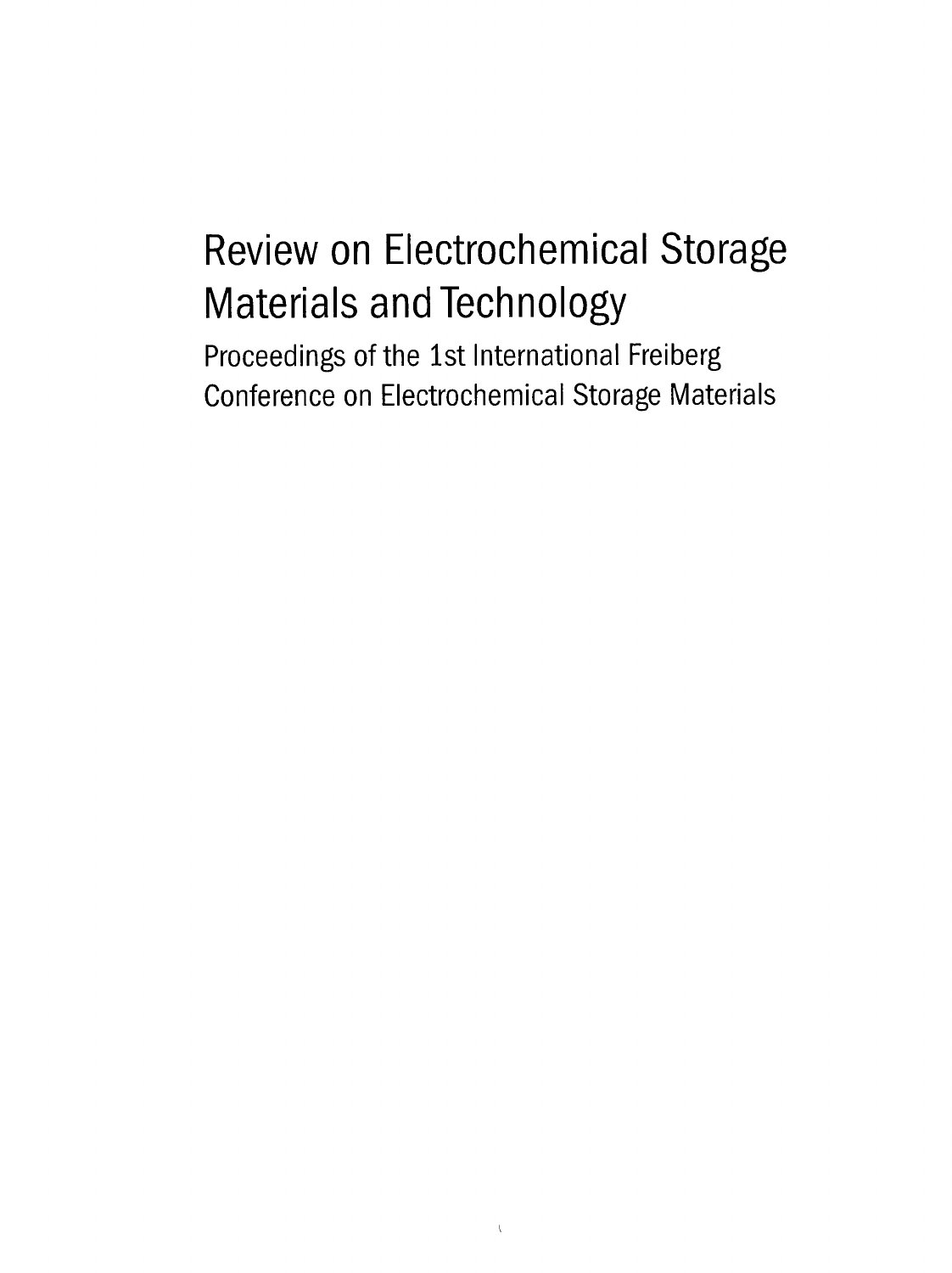## AIP Conference Proceedings, Volume 1597 Review on Electrochemical Storage Materials and Technology Proceedings of the 1st International Freiberg Conference on Electrochemical Storage Materials

## Table of Contents

| Preface: 1st International Freiberg Conference on Electrochemical<br>Storage Materials, 3rd - 4th June 2013 in Freiberg, Germany<br>Dirk C. Meyer and Tilmann Leisegang | 1  |
|-------------------------------------------------------------------------------------------------------------------------------------------------------------------------|----|
| <b>INTRODUCTION</b>                                                                                                                                                     |    |
| Introduction to energy storage with market analysis and outlook<br>Robert Schmid and Christophe Pillot                                                                  | 3  |
| <b>Fundamental principals of battery design: Porous electrodes</b><br>Deyang Qu                                                                                         | 14 |
| <b>MATERIALS REVIEW</b>                                                                                                                                                 |    |
| Cathode materials review<br>Claus Daniel, Debasish Mohanty, Jianlin Li, and David L. Wood                                                                               | 26 |
| Anodes - Materials for negative electrodes in electrochemical energy<br>technology                                                                                      |    |
| Rudolf Holze                                                                                                                                                            | 44 |
| Material review of Li ion battery separators<br>Christoph J. Weber, Sigrid Geiger, Sandra Falusi, and Michael Roth                                                      | 66 |
| Electrolyte materials - Issues and challenges<br>Perla B. Balbuena                                                                                                      | 82 |

 $\bar{\chi}$